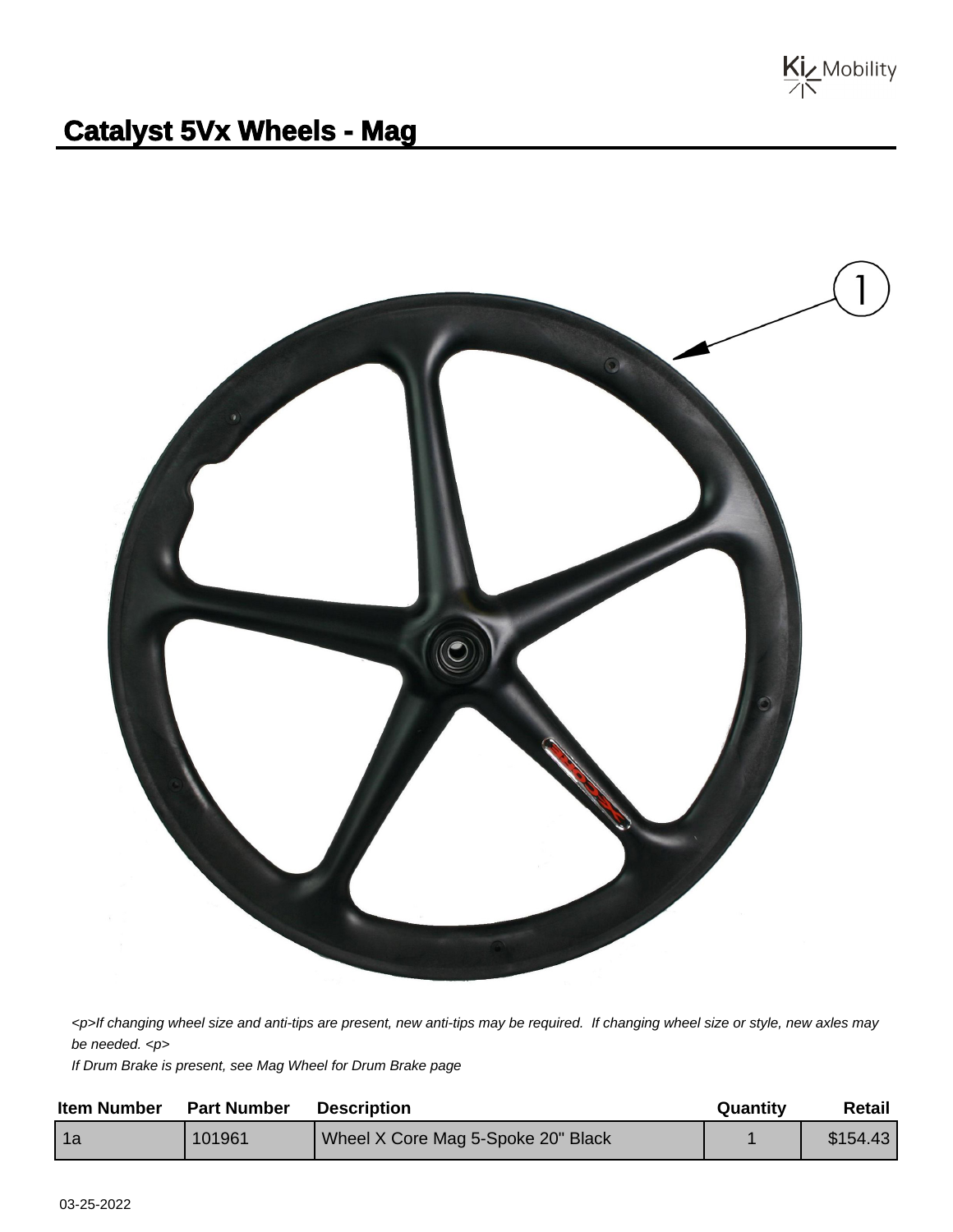| <b>Item Number</b> | <b>Part Number</b> | <b>Description</b>                 | Quantity | Retail   |
|--------------------|--------------------|------------------------------------|----------|----------|
| -1b                | 101962             | Wheel X Core Mag 5-Spoke 22" Black |          | \$148.92 |
| l 1c               | 100960             | Wheel X Core Mag 5-Spoke 24" Black |          | \$143.41 |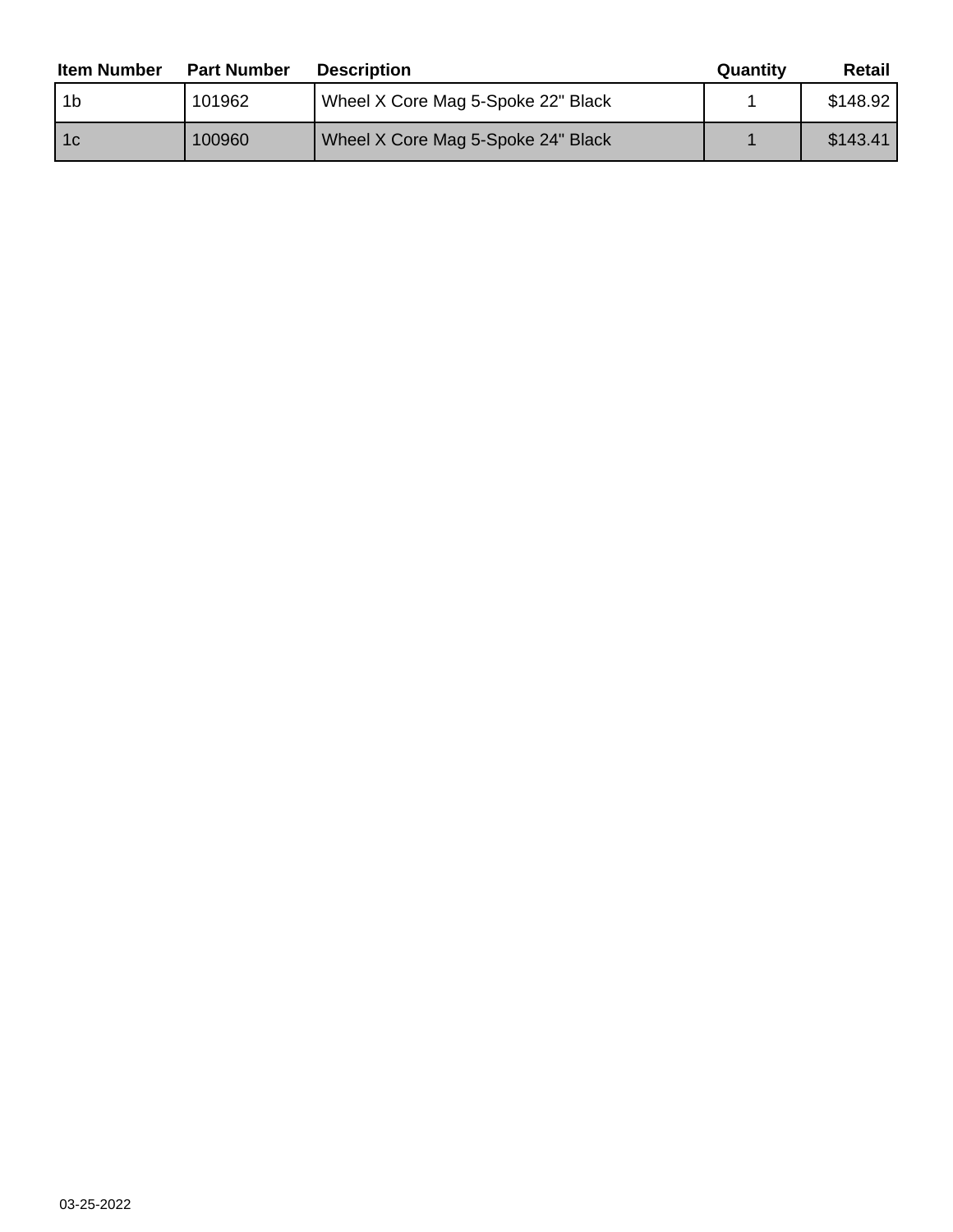## Handrim Hardware Chart

| Wheel                     |                   |                      |                        | <b>Handrim Connection</b>                        |                           | <b>Handrim</b>       |            |                   |            |                         |                    |              |  |  |
|---------------------------|-------------------|----------------------|------------------------|--------------------------------------------------|---------------------------|----------------------|------------|-------------------|------------|-------------------------|--------------------|--------------|--|--|
| Wheel                     | Wheel<br>Part No. | Connection<br>Points | Tab                    | Spacer*                                          | Screw*                    | Aluminum<br>Anodized | Superlight | Plastic<br>Coated | Projection | Natural Fit<br>Standard | Natural Fit<br>LT. | Flex Rim     |  |  |
| 18" Ki Spoke <sup>1</sup> | 200529            | 3                    |                        |                                                  | Aluminum,                 | 100206               |            | 101106            |            |                         |                    |              |  |  |
| 20" Ki Spoke <sup>1</sup> | 200530            | 6                    |                        |                                                  | Plastic Ctd,              | 200536               |            | 200542            |            |                         |                    |              |  |  |
| 22" Ki Spoke <sup>1</sup> | 200531            |                      | 100698                 | 100653                                           | Projection:<br>100654     | 100560               |            | 100576            | 100569     | 200538                  | 200201             |              |  |  |
| 24" Ki Spoke <sup>1</sup> | 200532            |                      |                        |                                                  |                           | 200349               |            | 100577            | 200547     | 100793                  | 200202             |              |  |  |
| 25" Ki Spoke <sup>1</sup> | 200533            |                      |                        |                                                  | Natural Fit:              | 200350               |            | 101870            | 200548     | 200539                  | 200540             |              |  |  |
| 26" Ki Spoke <sup>1</sup> | 200534            |                      |                        |                                                  | 100835                    | 200351               |            | 100578            | 200549     | 100907                  | 101454             |              |  |  |
| 24" Superlight            | 101159            |                      |                        |                                                  |                           | 100754               | 101161     | 100836            |            | 100830                  | 100828             |              |  |  |
| 25" Superlight            | 101160            | 6                    |                        |                                                  | 100536                    |                      | 101160     | 101091            |            | 101464                  | 101460             |              |  |  |
| 20" 5-Spoke X Core        | 101961            |                      |                        | Aluminum,                                        |                           | 101897               |            | 101963            |            |                         |                    |              |  |  |
| 22" 5-Spoke X Core        | 101962            |                      |                        | Projection,<br>Natural Fit:                      | 100724                    | 101898               |            | 101964            |            |                         |                    |              |  |  |
| 24" 5-Spoke X Core        | 100960            | 5                    |                        |                                                  | 100629                    |                      | 100975     |                   | 100976     | 200546                  |                    |              |  |  |
| 24" 5-Spoke X Core        | 100960            |                      |                        | Plastic Ctd:<br>101756                           | 101893                    |                      |            |                   |            | 100768                  | 100769             |              |  |  |
| 20" Spinergy Spox         |                   |                      |                        |                                                  |                           |                      | 103125     |                   | 103179     |                         |                    |              |  |  |
| 22" Spinergy Spox         | See Spinergy      |                      |                        | Screw:                                           | 100827                    |                      | 100808     |                   | 100889     | 100888                  |                    |              |  |  |
| 24" Spinergy Spox         | Spox              | 6                    |                        |                                                  | 100669<br>Nut:<br>100657  | 100766               | 101161     | 100615            |            | 100830                  | 100828             |              |  |  |
| 25" Spinergy Spox         | Page              |                      |                        |                                                  |                           | 100767               | 101160     | 100765            |            | 101464                  | 101460             |              |  |  |
| 26" Spinergy Spox         |                   |                      |                        |                                                  |                           | 101477               |            | 101148            |            | 200200                  | 100950             |              |  |  |
| 22" Spinergy LX           | See               |                      |                        |                                                  | Screw:                    | 100827               |            | 100808            |            | 100889                  | 100888             |              |  |  |
| 24" Spinergy LX           | Spinergy          | 6                    |                        |                                                  | 100669                    | 100766               | 101161     | 100615            |            | 100830                  | 100828             | See Spinergy |  |  |
| 25" Spinergy LX           | LX                |                      |                        |                                                  | Nut:                      | 100767               | 101160     | 100765            |            | 101464                  | 101460             | LX Page      |  |  |
| 26" Spinergy LX           | Page              |                      |                        |                                                  | 100657                    | 101477               |            | 101148            |            | 200200                  | 100950             |              |  |  |
| 18" MAXX Spoke            | 109285            | 3                    |                        |                                                  | Aluminum,<br>Plastic Ctd, | 100206               |            | 101106            |            |                         |                    |              |  |  |
| 20" MAXX Spoke            | 108244            |                      |                        |                                                  | Projection:<br>100654     | 200536               |            | 200542            |            |                         |                    |              |  |  |
| 22" MAXX Spoke            | 105135            | 6                    | 100698<br>(Not used w/ | 100653<br>(Not used w/<br>Superlight<br>Handrim) | Natural Fit:              | 100560               |            | 100576            | 100569     | 200538                  | 200201             |              |  |  |
| 24" MAXX Spoke            | 105136            |                      | Superlight<br>Handrim) |                                                  | 100835<br>Superlight:     | 200349               | 101161     | 100577            | 200547     | 100793                  | 200202             |              |  |  |
| 25" MAXX Spoke            | 107436            |                      |                        |                                                  | Screw:<br>100669          | 200350               |            | 101870            | 200548     | 200539                  | 200540             |              |  |  |
| 26" MAXX Spoke            | 107437            |                      |                        |                                                  | Nut:<br>100657            | 200351               |            | 100578            | 200549     | 100907                  | 101454             |              |  |  |

\* Spacer and screw part numbers listed in the chart are for standard handrim mounting. If using close mount handrim mounting on aluminum anodized, plastic coated or projection handrims, use part number 000240 for the spacer, part number 102616 for the screw on Ki Spoke and MAXX Spoke wheels or part number 100666 for the screw on 5-Spoke X Core wheels.

**1** Discontinued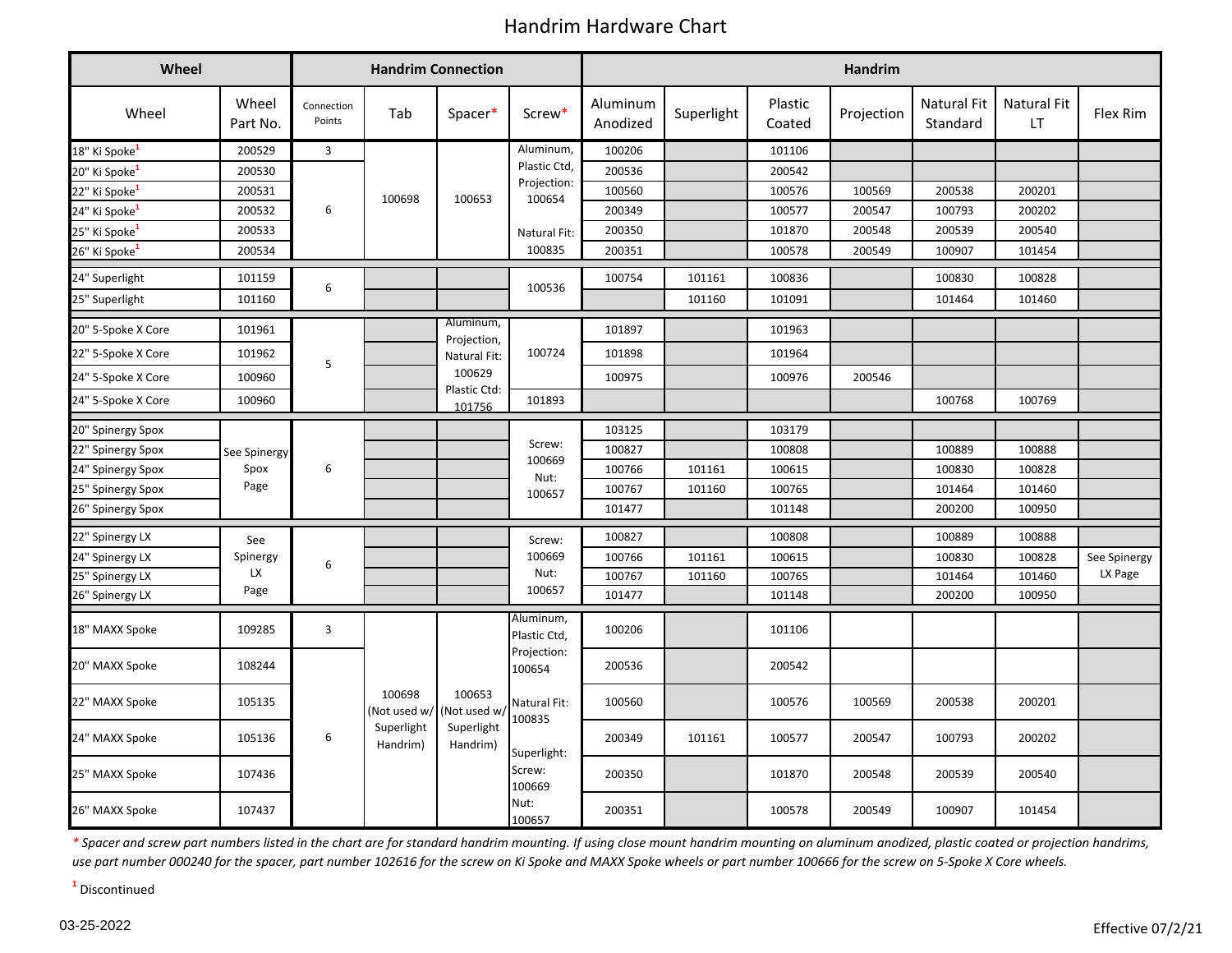## Tire Component Chart

| Wheel                     |                   |        | 13/8"<br><b>Street Pneumatic</b> |              |        | 1"<br><b>High Pressure</b> |              |        | 13/8"<br><b>Euro Trek Knobby</b> |              |                       | $1"$<br>Schwalbe |               |              | 13/8"<br>Schwalbe HS-127 |               | 2"<br>Mountain |        |               |              |
|---------------------------|-------------------|--------|----------------------------------|--------------|--------|----------------------------|--------------|--------|----------------------------------|--------------|-----------------------|------------------|---------------|--------------|--------------------------|---------------|----------------|--------|---------------|--------------|
| Wheel                     | Wheel<br>Part No. | Tire   | Inner<br>Tube                    | Rim<br>Strip | Tire   | Inner<br>Tube              | Rim<br>Strip | Tire   | Inner<br>Tube                    | Rim<br>Strip | Mara-<br>thon<br>Tire | One<br>Tire      | Inner<br>Tube | Rim<br>Strip | Tire                     | Inner<br>Tube | Rim<br>Strip   | Tire   | Inner<br>Tube | Rim<br>Strip |
| 18" Ki Spoke'             | 200529            | 101587 | 101588                           | 101137       |        |                            |              |        |                                  |              |                       |                  |               |              |                          |               |                |        |               |              |
| 20" Ki Spoke <sup>1</sup> | 200530            | 100911 | 100912                           | 101137       | 102957 | 102844                     | 101137       |        |                                  |              |                       |                  |               |              |                          |               |                |        |               |              |
| 22" Ki Spoke <sup>1</sup> | 200531            | 100634 | 100588                           | 101908       | 102961 | 100609                     | 101908       |        |                                  |              |                       |                  |               |              |                          |               |                | 101475 | 100588        | 101908       |
| 24" Ki Spoke              | 200532            | 111818 | 100589                           | 100596       | 102958 | 100580                     | 100596       | 102982 | 100589                           | 100596       | 100864                | 103176           | 100580        | 100596       | 102920                   | 100589        | 100596         | 101476 | 101188        | 100596       |
| 25" Ki Spoke <sup>-</sup> | 200533            |        |                                  |              | 102959 | 101457                     | 101452       |        |                                  |              | 101357                | 103177           | 101457        | 101452       |                          |               |                | 100166 | 100208        | 101452       |
| 26" Ki Spoke <sup>1</sup> | 200534            | 100636 | 100590                           | 100608       | 102960 | 100582                     | 100597       |        |                                  |              | 100865                |                  | 100582        | 100597       |                          |               |                |        |               |              |
| 24" Superlight            | 101159            | 111818 | 100589                           | 100596       | 102958 | 100580                     | 100596       | 102982 | 100589                           | 100596       | 100864                | 103176           | 100580        | 100596       | 102920                   | 100589        | 100596         |        |               |              |
| 25" Superlight            | 101158            |        |                                  |              | 102959 | 101457                     | 101452       |        |                                  |              | 101357                | 103177           | 101457        | 101452       |                          |               |                |        |               |              |
| 20" 5-Spoke X Core        | 101961            | 100911 | 100912                           | 101137       |        |                            |              |        |                                  |              |                       |                  |               |              |                          |               |                |        |               |              |
| 22" 5-Spoke X Core        | 101962            | 100634 | 100588                           | 101908       |        |                            |              |        |                                  |              |                       |                  |               |              |                          |               |                |        |               |              |
| 24" 5-Spoke X Core        | 100960            | 111818 | 100589                           | 100596       |        |                            |              | 102982 | 100589                           | 100596       |                       |                  |               |              | 102920                   | 100589        | 100596         |        |               |              |
| 20" Spinergy Spox         |                   | 100911 | 100912                           | 101137       | 102957 | 102844                     | 101137       |        |                                  |              |                       |                  |               |              |                          |               |                |        |               |              |
| 22" Spinergy Spox         | See               | 100634 | 100588                           | 101908       | 102961 | 100609                     | 101908       |        |                                  |              |                       |                  |               |              |                          |               |                | 101475 | 100588        | 101908       |
| 24" Spinergy Spox         | Spinergy<br>Spox  | 111818 | 100589                           | 100596       | 102958 | 100580                     | 100596       | 102982 | 100589                           | 100596       | 100864                | 103176           | 100580        | 100596       | 102920                   | 100589        | 100596         | 101476 | 101188        | 100596       |
| 25" Spinergy Spox         | Page              |        |                                  |              | 102959 | 101457                     | 101452       |        |                                  |              | 101357                | 103177           | 101457        | 101452       |                          |               |                | 100166 | 100208        | 101452       |
| 26" Spinergy Spox         |                   | 100636 | 100590                           | 100608       | 102960 | 100582                     | 100597       |        |                                  |              | 100865                |                  | 100582        | 100597       |                          |               |                |        |               |              |
| 22" Spinergy LX           |                   | 100634 | 100588                           | 101908       | 102961 | 100609                     | 101908       |        |                                  |              |                       |                  |               |              |                          |               |                | 101475 | 100588        | 101908       |
| 24" Spinergy LX           | See<br>Spinergy   | 111818 | 100589                           | 100596       | 102958 | 100580                     | 100596       | 102982 | 100589                           | 100596       | 100864                | 103176           | 100580        | 100596       | 102920                   | 100589        | 100596         | 101476 | 101188        | 100596       |
| 25" Spinergy LX           | LX<br>Page        |        |                                  |              | 102959 | 101457                     | 101452       |        |                                  |              | 101357                | 103177           | 101457        | 101452       |                          |               |                | 100166 | 100208        | 101452       |
| 26" Spinergy LX           |                   | 100636 | 100590                           | 100608       | 102960 | 100582                     | 100597       |        |                                  |              | 100865                |                  | 100582        | 100597       |                          |               |                |        |               |              |
| 18" MAXX Spoke            | 109285            | 101587 | 101588                           | 101137       |        |                            |              |        |                                  |              |                       |                  |               |              |                          |               |                |        |               |              |
| 20" MAXX Spoke            | 108244            | 100911 | 100912                           | 101137       | 102957 | 102844                     | 101137       |        |                                  |              |                       |                  |               |              |                          |               |                |        |               |              |
| 22" MAXX Spoke            | 105135            | 100634 | 100588                           | 101908       | 102961 | 100609                     | 101908       |        |                                  |              |                       |                  |               |              |                          |               |                | 101475 | 100588        | 101908       |
| 24" MAXX Spoke            | 105136            | 111818 | 100589                           | 100596       | 102958 | 100580                     | 100596       | 102982 | 100589                           | 100596       | 100864                | 103176           | 100580        | 100596       | 102920                   | 100589        | 100596         | 101476 | 101188        | 100596       |
| 25" MAXX Spoke            | 107436            |        |                                  |              | 102959 | 101457                     | 101452       |        |                                  |              | 101357                | 103177           | 101457        | 101452       |                          |               |                | 100166 | 100208        | 101452       |
| 26" MAXX Spoke            | 107437            | 100636 | 100590                           | 100608       | 102960 | 100582                     | 100597       |        |                                  |              | 100865                |                  | 100582        | 100597       |                          |               |                |        |               |              |

**1** Discontinued